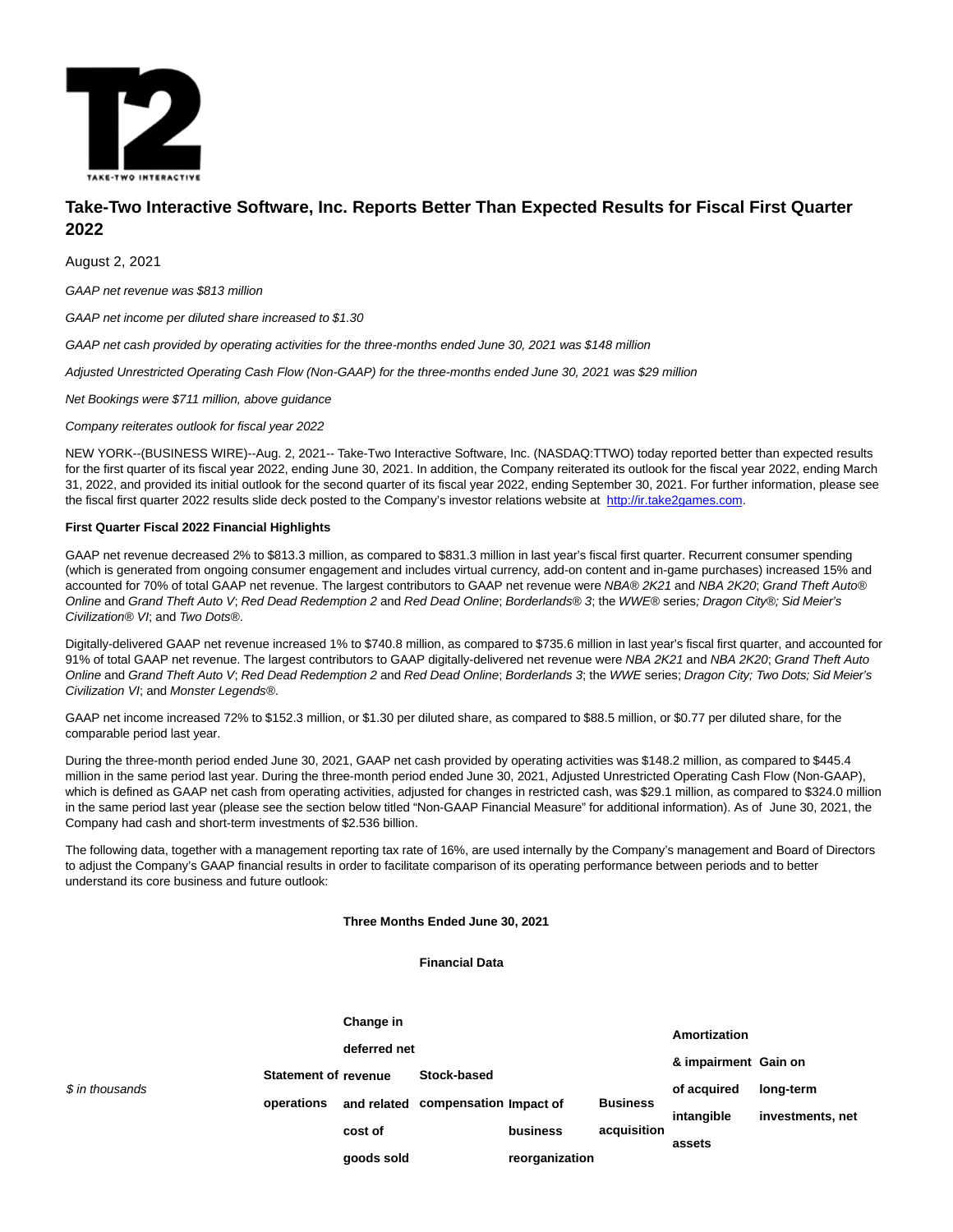| Net revenue                              | \$813,346 | (101, 916) | $\lambda$     |           |          |             |                  |           |
|------------------------------------------|-----------|------------|---------------|-----------|----------|-------------|------------------|-----------|
| Cost of goods sold                       | 329,715   | (8, 135)   | (12,050)      | $\lambda$ |          | (11, 112)   | $\left( \right)$ |           |
| <b>Gross profit</b>                      | 483,631   | (93, 781)  | ) 12,050      |           |          | 11,112      |                  |           |
| Total operating expenses                 | 313,157   |            | (37,000)      | (97)      | (2, 186) | $)$ (3,894) |                  |           |
| Income from operations                   | 170,474   | (93, 781)  | )49,050       | $97\,$    | 2,186    | 15,006      |                  |           |
| Interest and other, net                  | (1,027)   | ) (610)    | $\mathcal{E}$ |           |          |             |                  |           |
| Gain on long-term investments, net 1,997 |           |            |               |           |          |             | (1,997)          |           |
| Income before income taxes               | 171,444   | (94, 391)  | )49,050       | 97        | 2,186    | 15,006      | (1,997)          | $\lambda$ |

In order to calculate net income per diluted share for management reporting purposes, the Company uses its fully diluted share count of 117.1 million.

### **Operational Metric – Net Bookings**

Net Bookings is defined as the net amount of products and services sold digitally or sold-in physically during the period, and includes licensing fees, merchandise, in-game advertising, strategy guides and publisher incentives.

During fiscal first quarter 2022, total Net Bookings declined 29% to \$711.4 million, as compared to \$996.2 million during last year's fiscal first quarter. Net Bookings from recurrent consumer spending declined 25% and accounted for 69% of total Net Bookings. The largest contributors to Net Bookings were Grand Theft Auto Online and Grand Theft Auto V; NBA 2K21 and 2K20; Red Dead Redemption 2 and Red Dead Online; Borderlands 3; the WWE series; Dragon City; Two Dots; Sid Meier's Civilization VI ; and Monster Legends.

Catalog accounted for \$652.6 million of Net Bookings led by Grand Theft Auto, NBA 2K, Red Dead Redemption, Borderlands, the WWE series, Dragon City, Sid Meier's Civilization and Two Dots.

Digitally-delivered Net Bookings declined 26% to \$680.4 million, as compared to \$924.5 million in last year's fiscal first quarter, and accounted for 96% of total Net Bookings. The largest contributors to digitally-delivered Net Bookings were Grand Theft Auto Online and Grand Theft Auto V; NBA 2K21 and NBA 2K20; Red Dead Redemption 2 and Red Dead Online; Borderlands 3; the WWE series; Dragon City; Two Dots; Sid Meier's Civilization VI; and Monster Legends.

### **Management Comments**

"We began fiscal 2022 with positive momentum, which was reflected in our ability to deliver first quarter operating results which were above our expectations," said Strauss Zelnick, Chairman and CEO of Take-Two. "During the period, we continued to invest in our future, including growing our creative teams and expanding our mobile business and expertise further.

"For the year, we are reiterating our outlook, as there has been some movement in our release schedule, including two of our immersive core titles shifting to later in fiscal 2022 than contemplated by our prior guidance. As we deliver on our expansive multi-year pipeline, we believe that we will achieve sequential growth in fiscal 2023 and establish new record levels of operating results over the next few years.

"We remain highly optimistic about the growth potential for the interactive entertainment industry and our competitive positioning within the sector. We believe that our unique strategic advantages, together with our focus on enhancing our enterprise and capitalizing on our growth opportunities, will enable us to deliver long-term shareholder value."

### **COVID-19 Response**

At Take-Two, our number one priority has remained the health and safety of our employees and their families. All of our offices moved largely to work-from-home environments by mid-March 2020. As we begin to re-open many of our offices, we are strictly following protocols from local governments and health officials to ensure that we are adhering to their safety standards.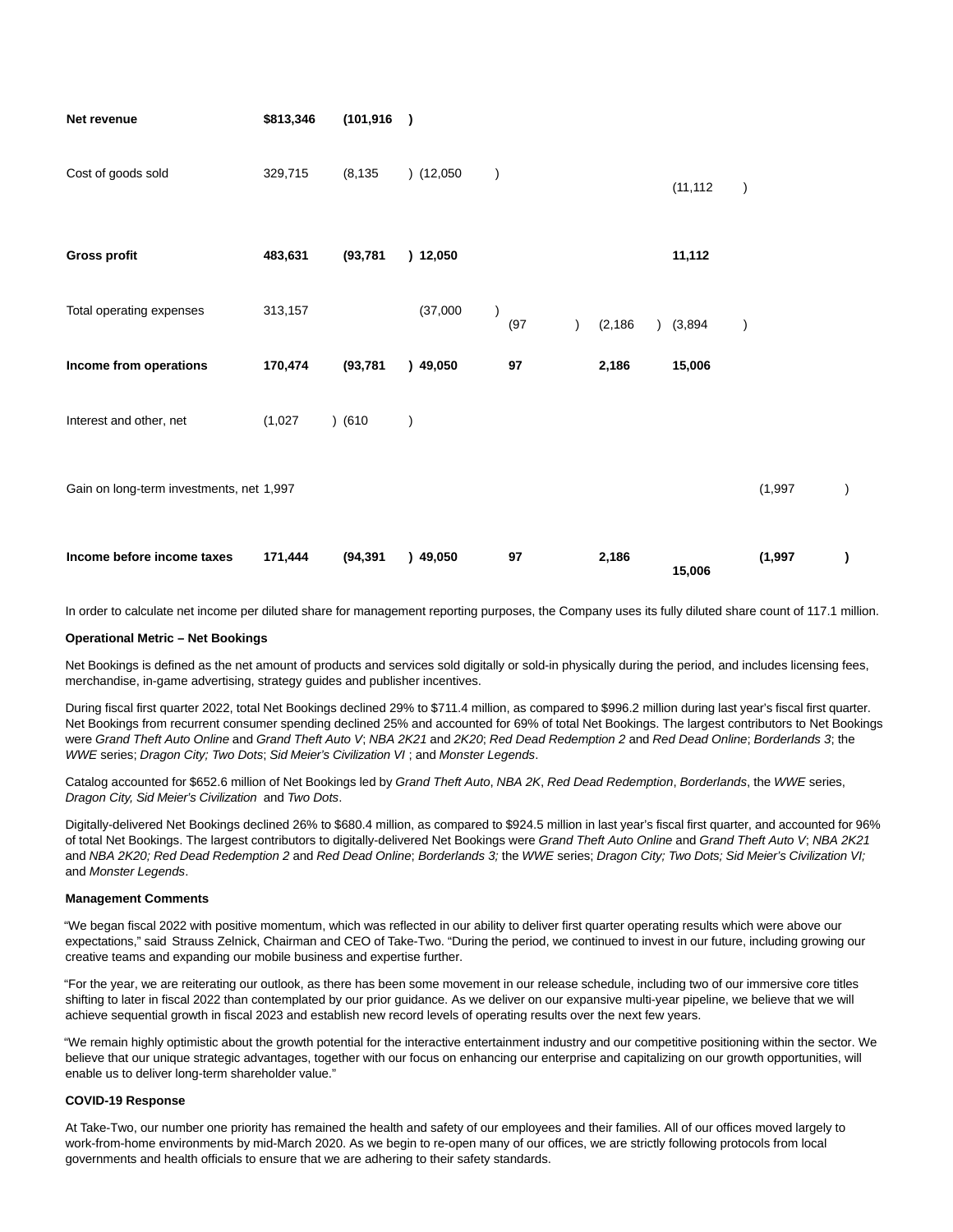Due to the shelter-in-place orders that began last year, we experienced heightened levels of engagement and Net Bookings growth during our fiscal 2021 period. As the return to normalcy continues to unfold, the impact to our business, operations and financial results will depend on numerous evolving factors that we are not able to predict. The key risks to our business are set forth under the heading "Cautionary Note Regarding Forward-Looking Statements" in this release and in Take-Two's Annual Report on Form 10-K for the fiscal year ended March 31, 2021.

## **Business and Product Highlights**

Since April 1, 2021:

## **Take-Two:**

- Acquired privately-held Nordeus for an upfront purchase price of \$225 million. There is the potential for the payment of an additional earn-out consideration based upon Nordeus achieving EBITDA results above certain thresholds during each of the first two years. Founded in 2010, Nordeus is a mobile games company based in Belgrade, Serbia, best known for Top Eleven, the world's most successful mobile soccer management game\* with over 240 million registered users.
- Acquired privately-held Dynamixyz, a world-class leader in video-based facial animation services. Founded in 2010 in Cesson-Sévigné, France, Dynamixyz owns and operates a suite of leading-edge, proprietary motion capture, facialanalysis, and full 3D processing tools and technology that combines computer graphics, computer vision, and machine learning. Financial details of the acquisition were not disclosed.
- Take-Two was a founding donor of The Gerald A. Lawson Endowment Fund for Black and Indigenous Students, which was created with the goal of increasing those groups' representation in the gaming and tech industries. The fund provides student support for Black and Indigenous students who wish to pursue undergraduate or graduate degrees in game design or computer science from USC's prestigious program.

\*Source: AppAnnie based upon downloads and revenue through April 2021.

## **Rockstar Games:**

- Released new free content updates for Grand Theft Auto Online:
	- On July 20, delivered the Los Santos Tuners update. This massive update introduced the LS Car Meet, a new shared social space for players to get together to modify their personal vehicles, watch others modify their Tuner vehicles in real-time, race and test various vehicles on an underground test track, and much more. In addition, Los Santos Tuners features six new robbery Contracts; six new race types; ten new highly customizable vehicles; new collectible USB sticks featuring music from Moodymann and Seth Troxler, allowing players to experience music in an all-new way, and a host of quality-of-life updates, including a new customizable radio station wheel.
	- Earlier in the Summer, Rockstar Games released eight new stunt races, seven new arenas for Deadline mode and regular in-game bonuses and incentives for Grand Theft Auto Online.
- Released new free content updates for Red Dead Online:
	- On July 13, released the Blood Money update for Red Dead Online. The update introduced a series of criminalthemed Opportunities; complex new missions, including the game's first train robbery; and The Quick Draw Club - a series of four distinct, rapid-fire passes featuring criminal-themed unlockable rewards, bonuses, and more.
	- Prior to this update, Red Dead Online introduced eight new races spanning iconic locations across the game's five states and a creative array of bonuses and incentives.
- Rockstar Games and Tribeca Festival joined together for a special free live performance from The Battery featuring Red Dead Redemption 2 Original Soundtrack producer, Daniel Lanois. The performance featured special guests, D'Angelo and Rhiannon Giddens.
- Rockstar Games teamed with CircoLoco creators of some of the world's biggest and most influential real-world parties and one of the most recognized brands in modern dance music — to create a brand-new record label, CircoLoco Records. The label is focused on elevating the dance music culture scene through the collective power of these two entertainment brands.
- **2K:**
- Unveiled the full roster of cover athletes for NBA 2K22, the next installment of the top-rated and top-selling NBA video game simulation series of the past 20 years. Global phenomenon and two-time NBA All-Star, Luka Dončić, will appear on the Standard Edition and Cross-Gen Digital Bundle, while the premium, NBA 75th Anniversary Edition will showcase NBA legends Kareem Abdul-Jabbar, Dirk Nowitzki, and Kevin Durant. In North America, players can purchase a special version of the Standard Edition featuring six-time WNBA All-Star and WNBA Champion, Candace Parker, on the cover and available exclusively through GameStop and EB Games. In Japan, players can also purchase a special version of the Standard Edition that will feature Washington Wizards Rui Hachimura, a rising star who was the first Japanese player to not only be drafted in the first round in 2019, but also to reach the NBA Playoffs. The Standard Edition will be available for \$59.99 on Gen 8 consoles and \$69.99 for Gen 9 consoles; the Cross-Gen Digital Bundle will be available for \$79.99 and grant players access to the Standard Edition across Gen 8 and Gen 9 consoles within the same console families; and the NBA 75th Anniversary Edition will be available for \$99.99 for both Gen 8 and Gen 9 consoles.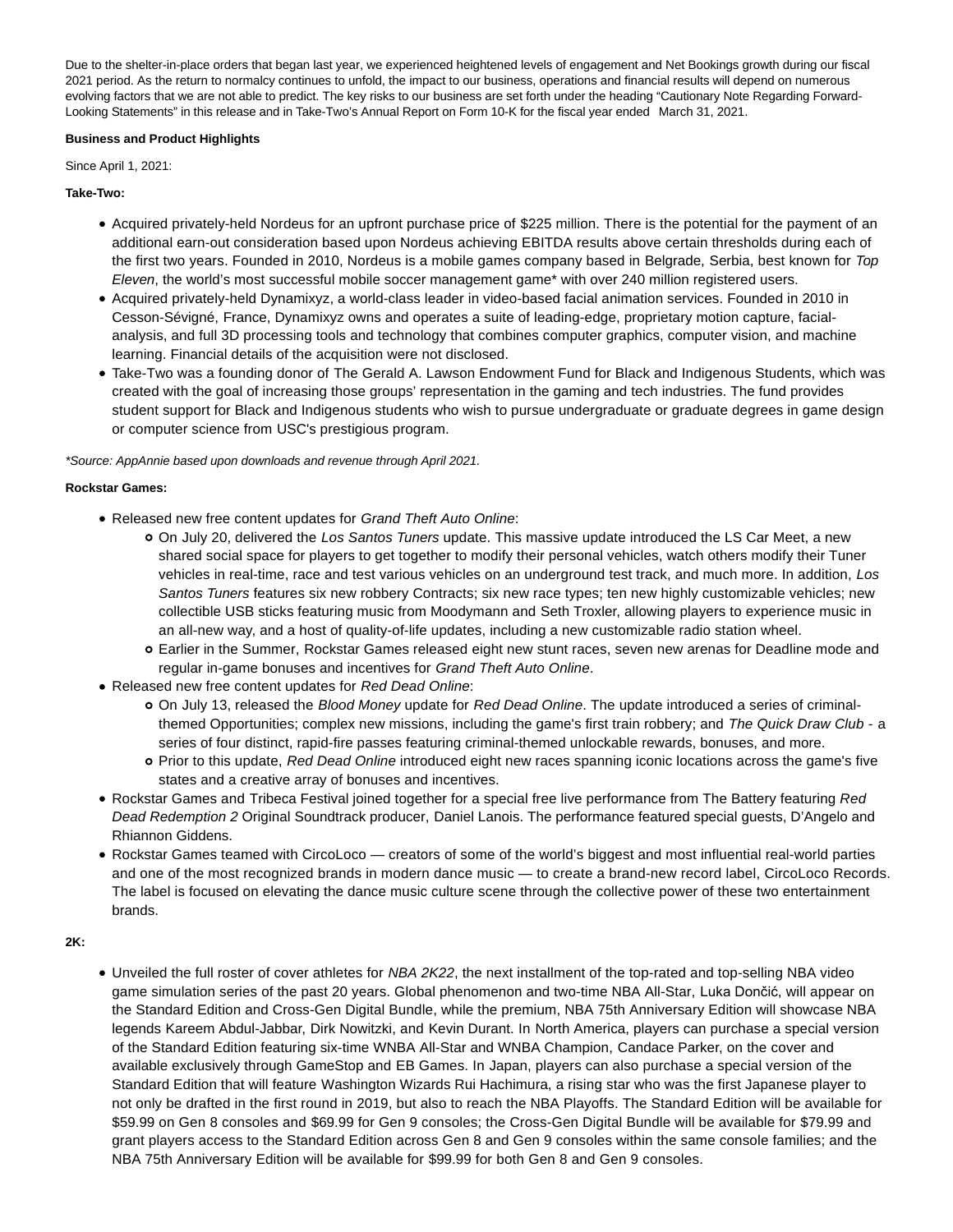- Continued to expand the breadth of NBA 2K offerings with the launch of the NBA 2K21 Arcade Edition on Apple Arcade, delivering an all-new basketball simulation game experience to Apple's video game subscription service, available on iPhone, iPad, Apple TV, and Mac devices.
- Offered a variety of updates to NBA Supercard, including a new card tier, as well as new modes, themes and more.
- The NBA 2K League kicked off its fourth season on May 19, which will conclude on September 4 with the NBA 2K League Finals delivered by DoorDash.
- Released several updates to PGA TOUR 2K21, including a series of fan-favorite and all-new custom courses created by some of the most talented course creators in the PGA TOUR 2K community.
- New apparel, accessory and footwear offerings were made available for PGA TOUR 2K21 through the NBA team logo gear update and the TravisMathew and PUMA golf gear update.
- During the WrestleMania 37 broadcast on April 10, 2021, 2K and Visual Concepts revealed the first teaser video for WWE 2K22, which will launch within our current fiscal year. In recent weeks, the teams shared a series of behind-the-scenes looks at WWE 2K22, including entrance and move animations, motion capture and facial scanning, and more to come.
- WWE SuperCard offered new content updates, including a John Cena-themed in-game event in June.
- Announced that Tiny Tina's Wonderlands, a new franchise from 2K and Gearbox, will be released later this fiscal year. The game is an epic adventure full of whimsy, wonder, and high-powered weaponry set in an unpredictable fantasy world where magic, broadswords, and bullets collide. Tiny Tina's Wonderlands is a full experience with a rich, story-driven co-op campaign and repeatable end-game content.
- Several enhancements were made to Borderlands 3, including the introduction of crossplay functionality for Xbox One, Xbox Series X|S, Mac, Stadia, and PC via Steam and the Epic Games Store. Additionally, new limited-time mini-events were introduced, which culminated in the return of the game's most popular seasonal event, "Revenge of the Cartels."
- Released the Borderlands 3: Director's Cut add-on, which is available for purchase separately and available to download for owners of Borderlands 3 Ultimate Edition or Season Pass 2. The Director's Cut add-on delivered a brand-new raid boss, story-driven murder mystery missions, daily and weekly challenges with unique themed rewards, and neverbefore-seen behind-the-scenes content.
- Launched the Sid Meier's Civilization VI Anthology for Windows PC, which includes Sid Meier's Civilization VI , all DLC packs, all expansions and the New Frontier Pass.

# **Private Division:**

- Announced that, together with Roll7, it will release OlliOlli World digitally this winter for consoles and PC. This skateboarding action-platformer marks a bold new direction in this critically acclaimed franchise and has received outstanding initial feedback from early media impressions.
- Announced a partnership with Supergiant Games to release a physical edition of Hades for PlayStation and Xbox consoles. Hades is a winner of over 50 "Game of the Year" awards and has received impressive aggregate scores of 93 on Metacritic and 94 on OpenCritic.
- Kerbal Space Program recently celebrated its 10-year anniversary, with new offerings for fans, including merchandise and a documentary video detailing the various achievements of the title as well as its impact on the aerospace industry.
- Announced that it will release Kerbal Space Program Enhanced Edition for PlayStation 5 and Xbox Series X|S this fall. The title will benefit from multiple hardware advancements and developments which allow for an upgraded resolution, improved frame-rate, advanced shaders, better textures, and additional performance improvements. Players who already own Kerbal Space Program Enhanced Edition for Gen 8 consoles are eligible for a free upgrade to the new version of the game upon its release.

# **T2 Mobile Games:**

- Take-Two integrated Socialpoint, Playdots, and Nordeus into newly formed "T2 Mobile Games." This new structure will help Take-Two's mobile teams achieve cost synergies and share best practices.
- Many of our mobile games launched new features, challenges, and marketing activations to drive player engagement. Our studios will continue to introduce new enhancements to their games this year to further optimize the player experience.

# **Outlook for Fiscal 2022**

Take-Two is reiterating its outlook for the fiscal year ending March 31, 2022 and providing its initial outlook for its fiscal second quarter ending September 30, 2021:

# **Fiscal Year Ending March 31, 2022**

- GAAP net revenue is expected to range from \$3.14 to \$3.24 billion
- GAAP net income is expected to range from \$229 to \$259 million
- GAAP diluted net income per share is expected to range from \$1.95 to \$2.20
- Share count used to calculate both GAAP and management reporting diluted net income per share is expected to be 117.4 million  $(1)$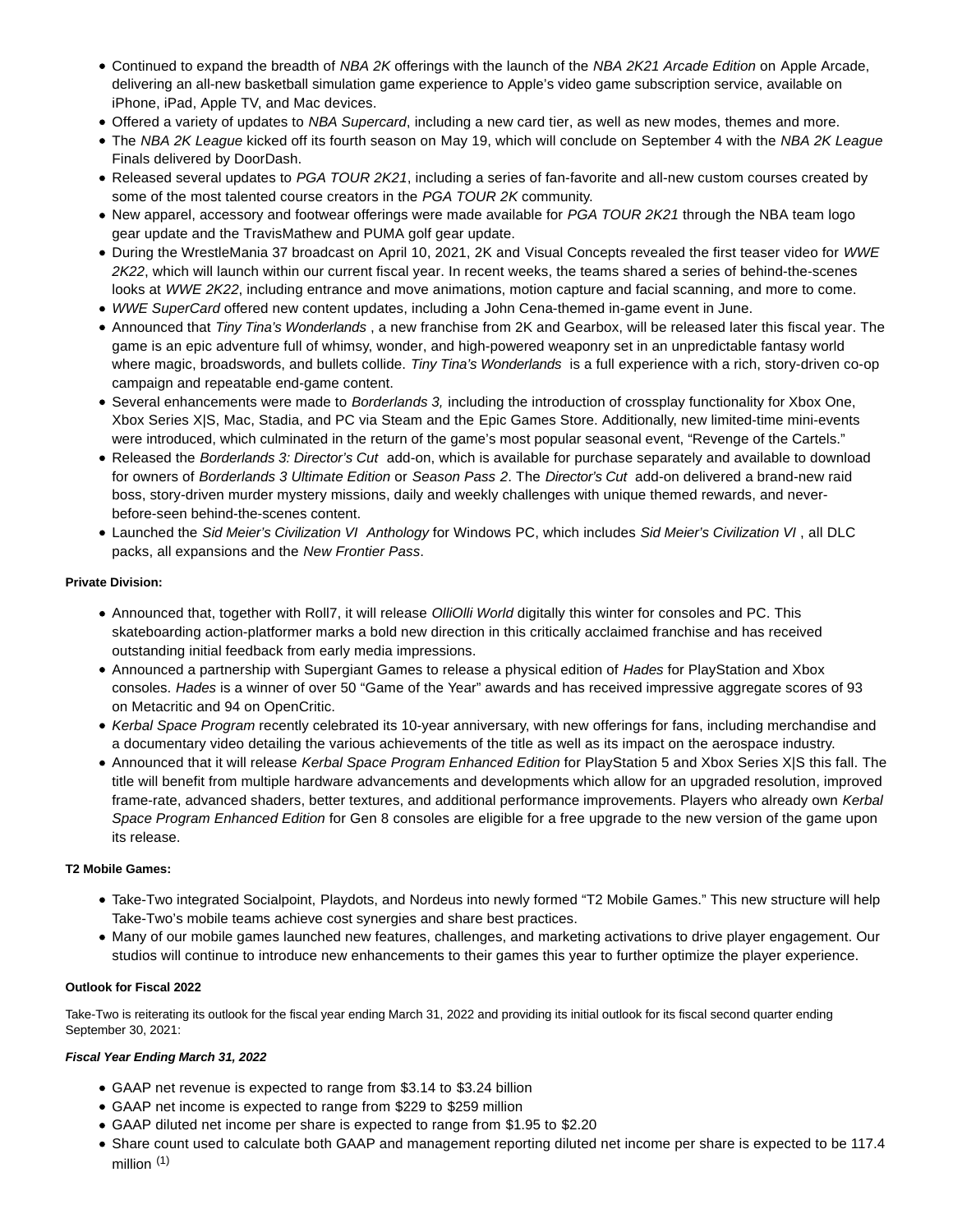- Net cash provided by operating activities is expected to be over \$380 million
- Adjusted Unrestricted Operating Cash Flow (Non-GAAP) is expected to be over \$400 million <sup>(2)</sup>
- Capital expenditures are expected to be approximately \$170 million
- Net Bookings (operational metric) are expected to range from \$3.2 to \$3.3 billion

The Company is also providing selected data and its management reporting tax rate of 16%, which are used internally by its management and Board of Directors to adjust the Company's GAAP financial outlook in order to facilitate comparison of its operating performance between periods and to better understand its core business and future outlook:

## **Twelve Months Ending March 31, 2022**

## **Financial Data**

| \$ in millions                                   | GAAP outlook (3)        | Change in deferred<br>net revenue and<br>related cost of goods compensation investments,<br>sold | Stock-based | Gain on long<br>term<br>net | Amortization<br>of Intangible<br><b>Assets</b> | Reorganization<br>& Acquisition |
|--------------------------------------------------|-------------------------|--------------------------------------------------------------------------------------------------|-------------|-----------------------------|------------------------------------------------|---------------------------------|
| Net revenue                                      | \$3,140 to \$3,240 \$60 |                                                                                                  |             |                             |                                                |                                 |
| Cost of goods sold                               | \$1,399 to \$1,444 \$27 |                                                                                                  | (\$42)      |                             | (\$48)                                         |                                 |
| <b>Operating expenses</b>                        | \$1,481 to \$1,501      |                                                                                                  | (\$127)     |                             | (\$12)                                         | (\$2)                           |
| Interest and other, net                          | (\$3)                   | \$1                                                                                              |             | \$2                         |                                                |                                 |
| Income (loss) before income taxes \$263 to \$298 |                         | \$32                                                                                             | \$169       | (\$2)                       | \$60                                           | \$2                             |

## **Second Quarter Ending September 30, 2021**

- GAAP net revenue is expected to range from \$740 to \$790 million
- GAAP net income is expected to range from \$41 to \$53 million
- GAAP diluted net income per share is expected to range from \$0.35 to \$0.45
- Share count used to calculate both GAAP and management reporting diluted net income per share is expected to be 117.3 million<sup>(4)</sup>
- Net Bookings (operational metric) are expected to range from \$815 to \$865 million

The Company is also providing selected data and its management reporting tax rate of 16%, which are used internally by its management and Board of Directors to adjust the Company's GAAP financial outlook in order to facilitate comparison of its operating performance between periods and to better understand its core business and future outlook:

# **Three Months Ending September 30, 2021**

**Financial Data**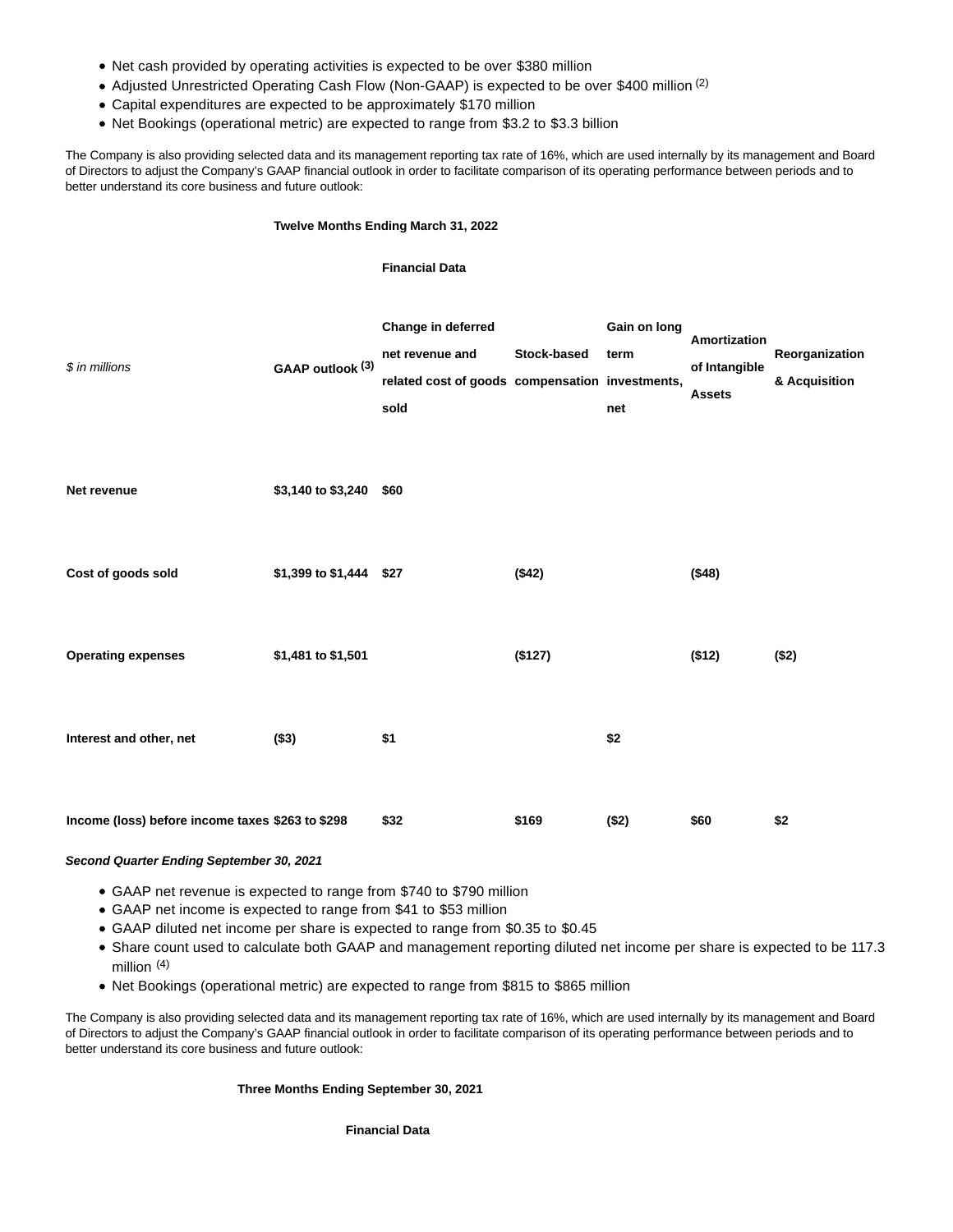|                                         |                              | Change in       |                         | Amortization |  |
|-----------------------------------------|------------------------------|-----------------|-------------------------|--------------|--|
|                                         |                              | deferred net    | Stock-based             | acquired     |  |
| \$ in millions                          | GAAP outlook (3) revenue and |                 |                         |              |  |
|                                         |                              | related cost of | compensation intangible |              |  |
|                                         |                              | goods sold      |                         | assets       |  |
| Net revenue                             | \$740 to \$790               | \$75            |                         |              |  |
| Cost of goods sold                      | \$323 to \$349               | \$10            | (\$8)                   | (\$12)       |  |
| <b>Operating Expenses</b>               | \$368 to \$378               |                 | (\$29)                  | $($ \$4)     |  |
| Interest and other, net                 | \$0                          |                 |                         |              |  |
| Income before income taxes \$49 to \$63 |                              | \$65            | \$37                    | \$16         |  |

1) Includes 116.3 million basic shares and 1.1 million shares representing the potential dilution from employee stock grants.

2) Adjusted for changes in restricted cash.

 $3)$  The individual components of the financial outlook may not foot to the totals, as the Company does not expect actual results for every component to  $\overline{\phantom{a}}$ 

**Amortization of**

4) Includes 116.4 million basic shares and 0.9 million shares representing the potential dilution from unvested employee stock grants.

Key assumptions and dependencies underlying the Company's outlook include: the timely delivery of the titles included in this financial outlook; a stable economic environment; continued consumer acceptance of Xbox One and PlayStation 4, as well as continued growth in the installed base of PlayStation 5 and Xbox Series X|S; the ability to develop and publish products that capture market share for these current generation systems while also leveraging opportunities on PC, mobile and other platforms; and stable foreign exchange rates. See also "Cautionary Note Regarding Forward Looking Statements" below.

# **Product Releases**

The following titles have been released since April 1, 2021:

| Label | <b>Title</b>                                                                                                             | <b>Platforms</b>  | <b>Release Date</b> |  |
|-------|--------------------------------------------------------------------------------------------------------------------------|-------------------|---------------------|--|
| 2K    | NBA 2K21 Arcade Edition                                                                                                  | iOS               | April 2, 2021       |  |
| 2K    | Borderlands 3 - Director's Cut (part of Season Pass 2 DLC) PS4, PS5, Xbox One, Xbox Series XIS, PC, Stadia April 8, 2021 |                   |                     |  |
| 2K    | Civilization VI Anthology                                                                                                | Windows PC        | June 10, 2021       |  |
|       | Rockstar Games Red Dead Redemption Online: Blood Money Update                                                            | PS4, Xbox One, PC | July 13, 2021       |  |
|       | Rockstar Games Grand Theft Auto Online: Los Santos Tuners Update                                                         | PS4, Xbox One, PC | July 20, 2021       |  |

Take-Two's lineup of future titles announced to-date includes: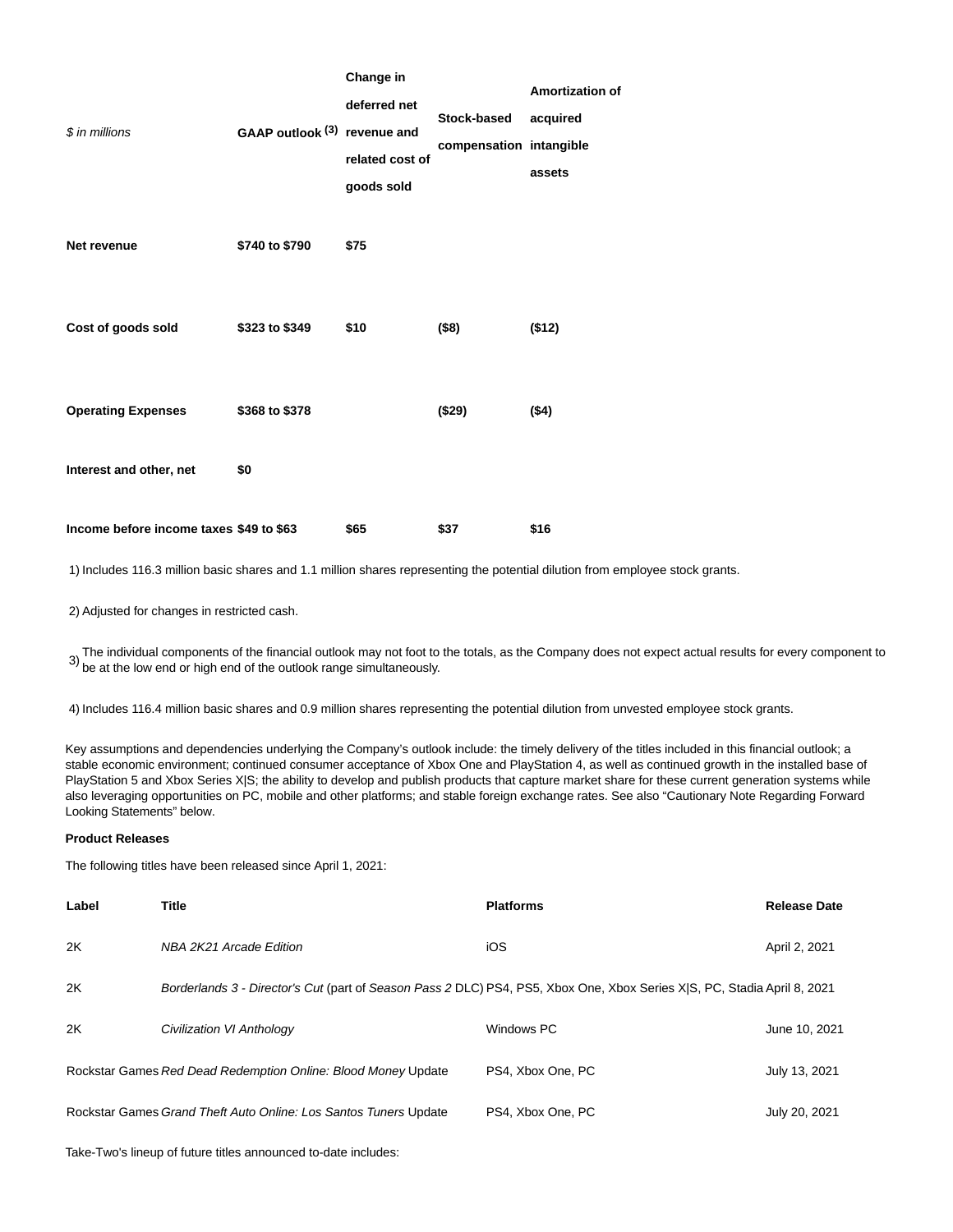| Label                           | <b>Title</b>                                                                  | <b>Platforms</b>                                                           | <b>Release Date</b> |
|---------------------------------|-------------------------------------------------------------------------------|----------------------------------------------------------------------------|---------------------|
|                                 | Private Division Hades (physical release)                                     | PS4, PS5, Xbox One, Xbox Series X                                          | August 13, 2021     |
| 2K                              | <b>NBA 2K22</b>                                                               | PS4, PS5, Xbox One, Xbox Series XIS, PC, Switch                            | September 10, 2021  |
|                                 | Private Division The Outer Worlds: Murder on Eridanos (DLC) Switch            |                                                                            | Q2 Fiscal 2022      |
|                                 | Private Division Kerbal Space Program Enhanced Edition                        | PS5, Xbox Series X S                                                       | <b>Fall 2021</b>    |
|                                 | Rockstar Games Grand Theft Auto V: Expanded and Enhanced PS5, Xbox Series X S |                                                                            | November 11, 2021   |
|                                 | Rockstar Games Grand Theft Auto Online - Standalone                           | PS5, Xbox Series X S                                                       | November 11, 2021   |
| 2K                              | Tiny Tina's Wonderlands                                                       | PS4, PS5, Xbox One, Xbox Series X S, PC                                    | Q4 Fiscal 2022      |
| Private Division OlliOlli World |                                                                               | PS4, PS5, Xbox One, Xbox Series X S, Switch, PC (digital only) Fiscal 2022 |                     |
| 2K                              | <b>WWE 2K22</b>                                                               | <b>TBA</b>                                                                 | Fiscal 2022         |
|                                 | Private Division Kerbal Space Program 2                                       | PS4, PS5, Xbox One, Xbox Series X S, PC                                    | Fiscal 2023         |

## **Conference Call**

Take-Two will host a conference call today at 4:30 p.m. Eastern Time to review these results and discuss other topics. The call can be accessed by dialing (877) 407-0984 or (201) 689-8577. A live listen-only webcast of the call will be available by visitin[g http://ir.take2games.com a](https://cts.businesswire.com/ct/CT?id=smartlink&url=http%3A%2F%2Fir.take2games.com&esheet=52469752&newsitemid=20210802005541&lan=en-US&anchor=http%3A%2F%2Fir.take2games.com&index=2&md5=a941e6ed6d1ed572e010e74a3b95caf8)nd a replay will be available following the call at the same location.

### **Non-GAAP Financial Measure**

In addition to reporting financial results in accordance with U.S. generally accepted accounting principles (GAAP), the Company uses a Non-GAAP measure of financial performance: **Adjusted Unrestricted Operating Cash Flow**, which is defined as GAAP net cash from operating activities, adjusted for changes in restricted cash. The Company's management believes it is important to consider Adjusted Unrestricted Operating Cash Flow. in addition to net cash from operating activities, as it provides more transparency into current business trends without regard to the timing of payments from restricted cash, which is primarily related to a dedicated account limited to the payment of certain internal royalty obligations.

This Non-GAAP financial measure is not intended to be considered in isolation from, as a substitute for, or superior to, GAAP results. This Non-GAAP financial measure may be different from similarly titled measures used by other companies. In the future, Take-Two may also consider whether other items should also be excluded in calculating this Non-GAAP financial measure used by the Company. Management believes that the presentation of this Non-GAAP financial measure provides investors with additional useful information to measure Take-Two's financial and operating performance. In particular, this measure facilitates comparison of our operating performance between periods and may help investors to understand better the operating results of Take-Two. Internally, management uses this Non-GAAP financial measure in assessing the Company's operating results and in planning and forecasting. A reconciliation of this Non-GAAP financial measure to the most comparable GAAP measure is contained in the financial tables to this press release.

### **Final Results**

The financial results discussed herein are presented on a preliminary basis; final data will be included in Take-Two's Quarterly Report on Form 10-Q for the period ended June 30, 2021.

### **About Take-Two Interactive Software**

Headquartered in New York City, Take-Two Interactive Software, Inc. is a leading developer, publisher, and marketer of interactive entertainment for consumers around the globe. We develop and publish products principally through Rockstar Games, 2K, Private Division, and T2 Mobile Games. Our products are designed for console systems and personal computers, including smartphones and tablets, and are delivered through physical retail, digital download, online platforms, and cloud streaming services. The Company's common stock is publicly traded on NASDAQ under the symbol TTWO. For more corporate and product information please visit our website a[t http://www.take2games.com.](https://cts.businesswire.com/ct/CT?id=smartlink&url=http%3A%2F%2Fwww.take2games.com&esheet=52469752&newsitemid=20210802005541&lan=en-US&anchor=http%3A%2F%2Fwww.take2games.com&index=3&md5=d824737f786d0869b88ec30d327097d6)

All trademarks and copyrights contained herein are the property of their respective holders.

## **Cautionary Note Regarding Forward-Looking Statements**

Statements contained herein which are not historical facts are considered forward-looking statements under federal securities laws and may be identified by words such as "anticipates," "believes," "estimates," "expects," "intends," "plans," "potential," "predicts," "projects," "seeks," "should," "will," or words of similar meaning and include, but are not limited to, statements regarding the outlook for the Company's future business and financial performance. Such forward-looking statements are based on the current beliefs of our management as well as assumptions made by and information currently available to them, which are subject to inherent uncertainties, risks and changes in circumstances that are difficult to predict. Actual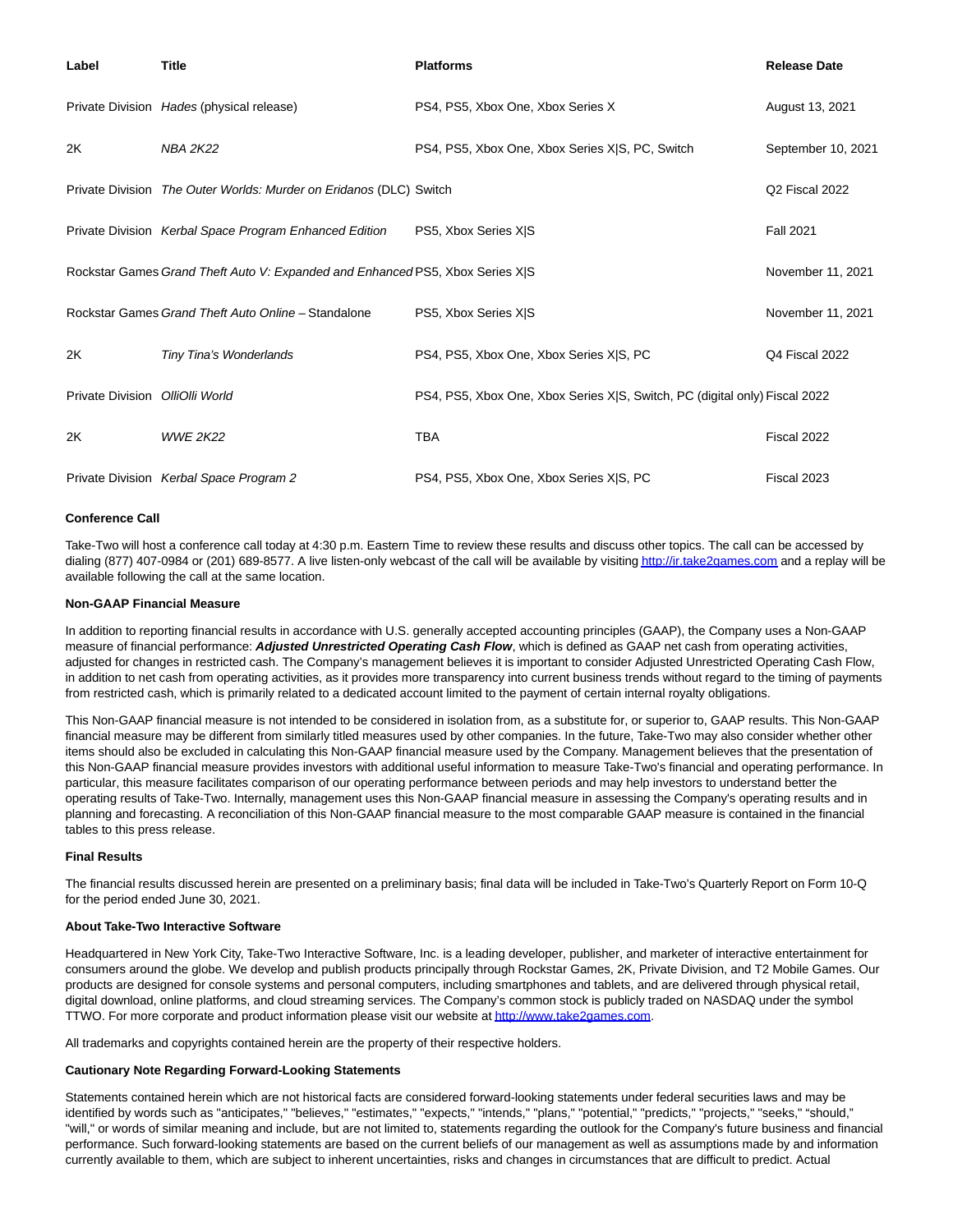outcomes and results may vary materially from these forward-looking statements based on a variety of risks and uncertainties including: the uncertainty of the impact of the COVID-19 pandemic and measures taken in response thereto; the effect that measures taken to mitigate the COVID-19 pandemic have on our operations, including our ability to timely deliver our titles and other products, and on the operations of our counterparties, including retailers and distributors; the effects of the COVID-19 pandemic on both consumer demand and the discretionary spending patterns of our customers as the situation with the pandemic continues to evolve; the risks of conducting business internationally; the impact of reductions in interest rates by the Federal Reserve and other central banks, including on our short-term investment portfolio; the impact of potential inflation; volatility in foreign currency exchange rates; our dependence on key management and product development personnel; our dependence on our NBA 2K and Grand Theft Auto products and our ability to develop other hit titles; our ability to leverage opportunities on PlayStation®5 and Xbox Series X|S; the timely release and significant market acceptance of our games; the ability to maintain acceptable pricing levels on our games; and risks associated with international operations.

Other important factors and information are contained in the Company's most recent Annual Report on Form 10-K, including the risks summarized in the section entitled "Risk Factors," the Company's most recent Quarterly Report on Form 10-Q, and the Company's other periodic filings with the SEC, which can be accessed at [www.take2games.com.](https://cts.businesswire.com/ct/CT?id=smartlink&url=http%3A%2F%2Fwww.take2games.com&esheet=52469752&newsitemid=20210802005541&lan=en-US&anchor=www.take2games.com&index=4&md5=95c6c96752abfe3f17148e273f6ebd15) All forward-looking statements are qualified by these cautionary statements and apply only as of the date they are made. The Company undertakes no obligation to update any forward-looking statement, whether as a result of new information, future events or otherwise.

# **TAKE-TWO INTERACTIVE SOFTWARE, INC. and SUBSIDIARIES CONSOLIDATED STATEMENTS OF OPERATIONS (in thousands, except per share amounts)**

#### **Three months ended June 30,**

|                                          | 2021      | 2020      |
|------------------------------------------|-----------|-----------|
| Net revenue                              | \$813,346 | \$831,310 |
| Cost of goods sold:                      |           |           |
| Internal royalties                       | 145,378   | 214,063   |
| Software development costs and royalties | 87,037    | 148,047   |
| Licenses                                 | 50,404    | 56,019    |
| Product costs                            | 46,896    | 58,560    |
| Total cost of goods sold                 | 329,715   | 476,689   |
| Gross profit                             | 483,631   | 354,621   |
| General and administrative               | 104,447   | 102,173   |
| Selling and marketing                    | 103,854   | 84,779    |
| Research and development                 | 92,294    | 73,108    |
| Depreciation and amortization            | 12,465    | 12,418    |
| Business reorganization                  | 97        |           |
| Total operating expenses                 | 313,157   | 272,478   |
| Income from operations                   | 170,474   | 82,143    |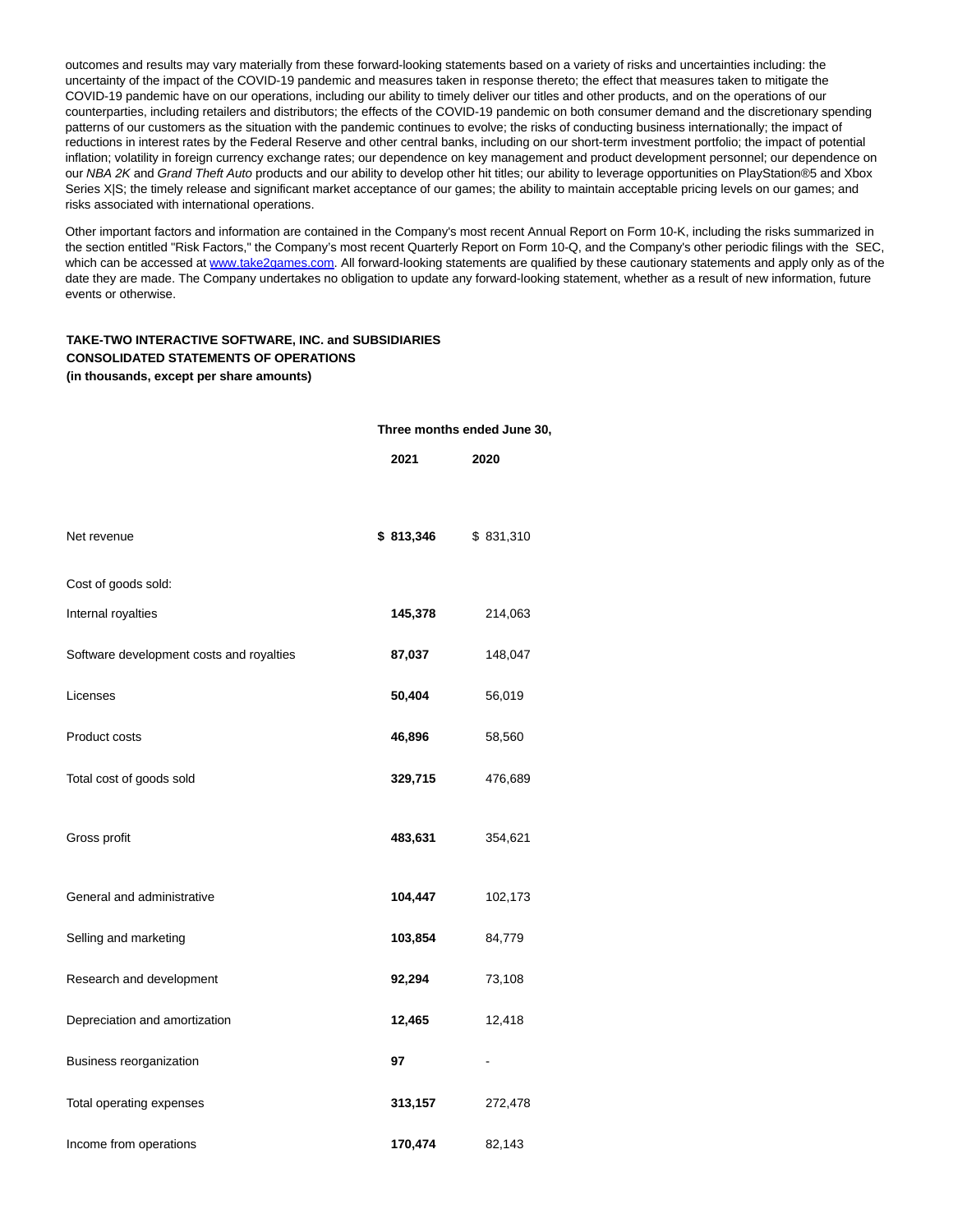| Interest and other, net                                                                    |  | (1,027)              |  | 8,218     |  |  |
|--------------------------------------------------------------------------------------------|--|----------------------|--|-----------|--|--|
| Gain on long-term investments, net                                                         |  | 1,997                |  |           |  |  |
| Income before income taxes                                                                 |  | 171,444              |  | 90,361    |  |  |
| Provision for income taxes                                                                 |  | 19,188               |  | 1,856     |  |  |
| Net income                                                                                 |  | \$152,256            |  | \$ 88,505 |  |  |
| Earnings per share:                                                                        |  |                      |  |           |  |  |
| Basic earnings per share                                                                   |  | \$1.32               |  | \$0.78    |  |  |
| Diluted earnings per share                                                                 |  | \$1.30               |  | \$0.77    |  |  |
| Weighted average shares outstanding:                                                       |  |                      |  |           |  |  |
| Basic                                                                                      |  | 115,702              |  | 113,862   |  |  |
| <b>Diluted</b>                                                                             |  | 117,130              |  | 114,956   |  |  |
| <b>Computation of Basic EPS:</b>                                                           |  |                      |  |           |  |  |
| Net income                                                                                 |  | $$152,256$ $$88,505$ |  |           |  |  |
| Weighted average shares outstanding - basic                                                |  | 115,702              |  | 113,862   |  |  |
| Basic earnings per share                                                                   |  | \$1.32               |  | \$0.78    |  |  |
| <b>Computation of Diluted EPS:</b>                                                         |  |                      |  |           |  |  |
| Net income for diluted EPS calculation                                                     |  | \$152,256            |  | \$88,505  |  |  |
| Weighted average shares outstanding - basic                                                |  | 115,702              |  | 113,862   |  |  |
| Add: dilutive effect of common stock equivalents                                           |  | 1,428                |  | 1,094     |  |  |
| Weighted average common shares outstanding - diluted                                       |  | 117,130              |  | 114,956   |  |  |
| Diluted earnings per share                                                                 |  | \$1.30               |  | \$0.77    |  |  |
| TAKE-TWO INTERACTIVE SOFTWARE, INC. and SUBSIDIARIES<br><b>CONSOLIDATED BALANCE SHEETS</b> |  |                      |  |           |  |  |

**(in thousands, except per share amounts)**

**June 30, March 31,**

**2021 2021**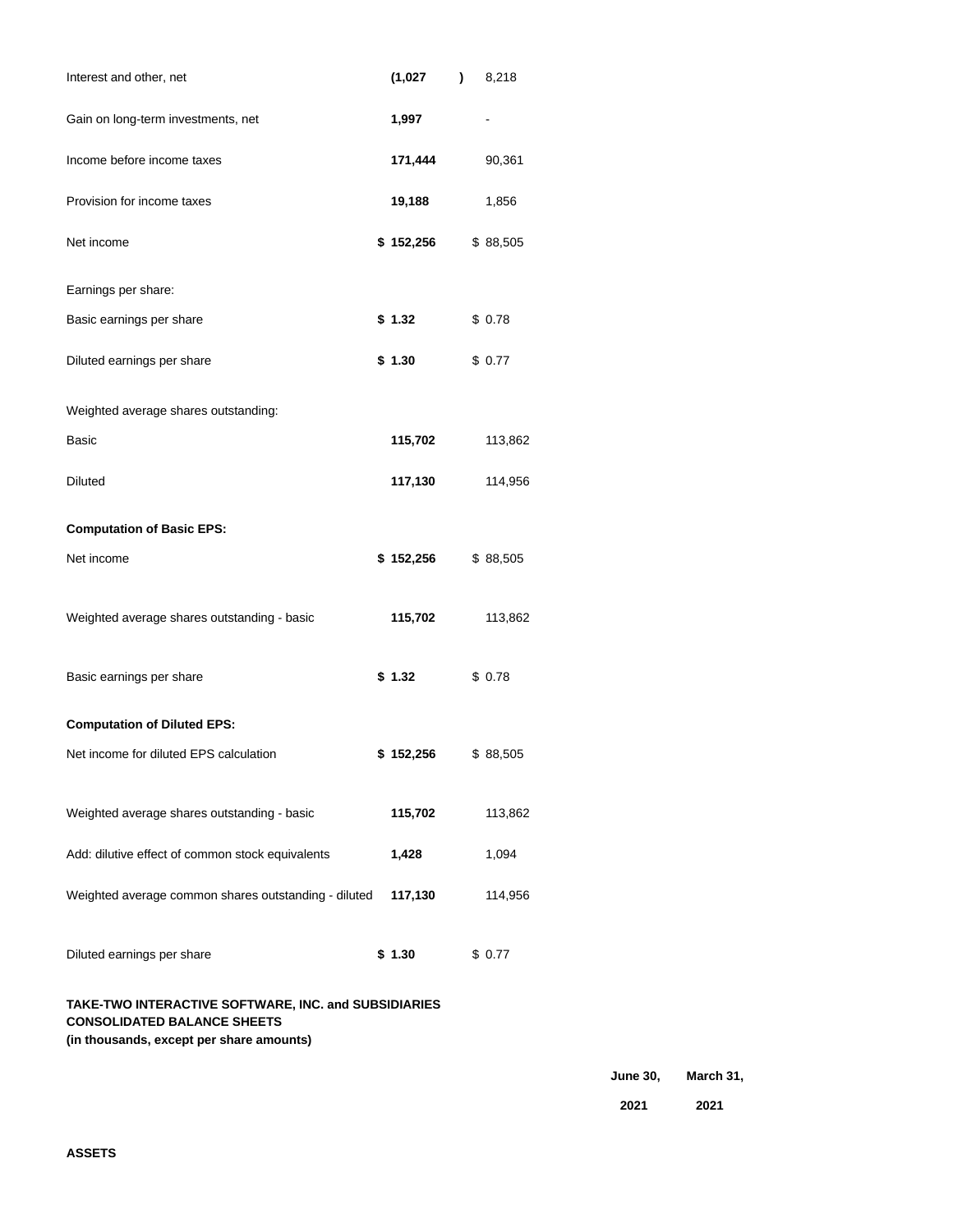| Current assets:                                                                                |                         |           |
|------------------------------------------------------------------------------------------------|-------------------------|-----------|
| Cash and cash equivalents                                                                      | \$1,400,876 \$1,422,884 |           |
| Short-term investments                                                                         | 1,135,188               | 1,308,692 |
| Restricted cash and cash equivalents                                                           | 653,069                 | 538,822   |
| Accounts receivable, net of allowances of \$350 and \$350 at June 30, 2021 and March 31, 2021, |                         |           |
| respectively                                                                                   | 487,171                 | 552,762   |
| Inventory                                                                                      | 11,491                  | 17,742    |
| Software development costs and licenses                                                        | 14,620                  | 43,443    |
| Deferred cost of goods sold                                                                    | 10,820                  | 15,524    |
| Prepaid expenses and other                                                                     | 300,377                 | 320,646   |
| Total current assets                                                                           | 4,013,612               | 4,220,515 |
| Fixed assets, net                                                                              | 224,880                 | 149,364   |
| Right-of-use assets                                                                            | 163,464                 | 164,763   |
| Software development costs and licenses, net of current portion                                | 607,207                 | 490,892   |
| Goodwill                                                                                       | 645,591                 | 535,306   |
| Other intangibles, net                                                                         | 305,707                 | 121,591   |
| Deferred tax assets                                                                            | 78,383                  | 90,206    |
| Long-term restricted cash and cash equivalents                                                 | 103,433                 | 98,541    |
| Other assets                                                                                   | 171,978                 | 157,040   |
| Total assets                                                                                   | \$6,314,255 \$6,028,218 |           |
| <b>LIABILITIES AND EQUITY</b><br><b>Current liabilities:</b>                                   |                         |           |
| Accounts payable                                                                               | \$67,136                | \$71,001  |
| Accrued expenses and other current liabilities                                                 | 1,242,312               | 1,204,090 |
| Deferred revenue                                                                               | 824,520                 | 928,029   |
| Lease liabilities                                                                              | 31,361                  | 31,595    |
| <b>Total current liabilities</b>                                                               | 2,165,329               | 2,234,715 |
| Non-current deferred revenue                                                                   | 51,318                  | 37,302    |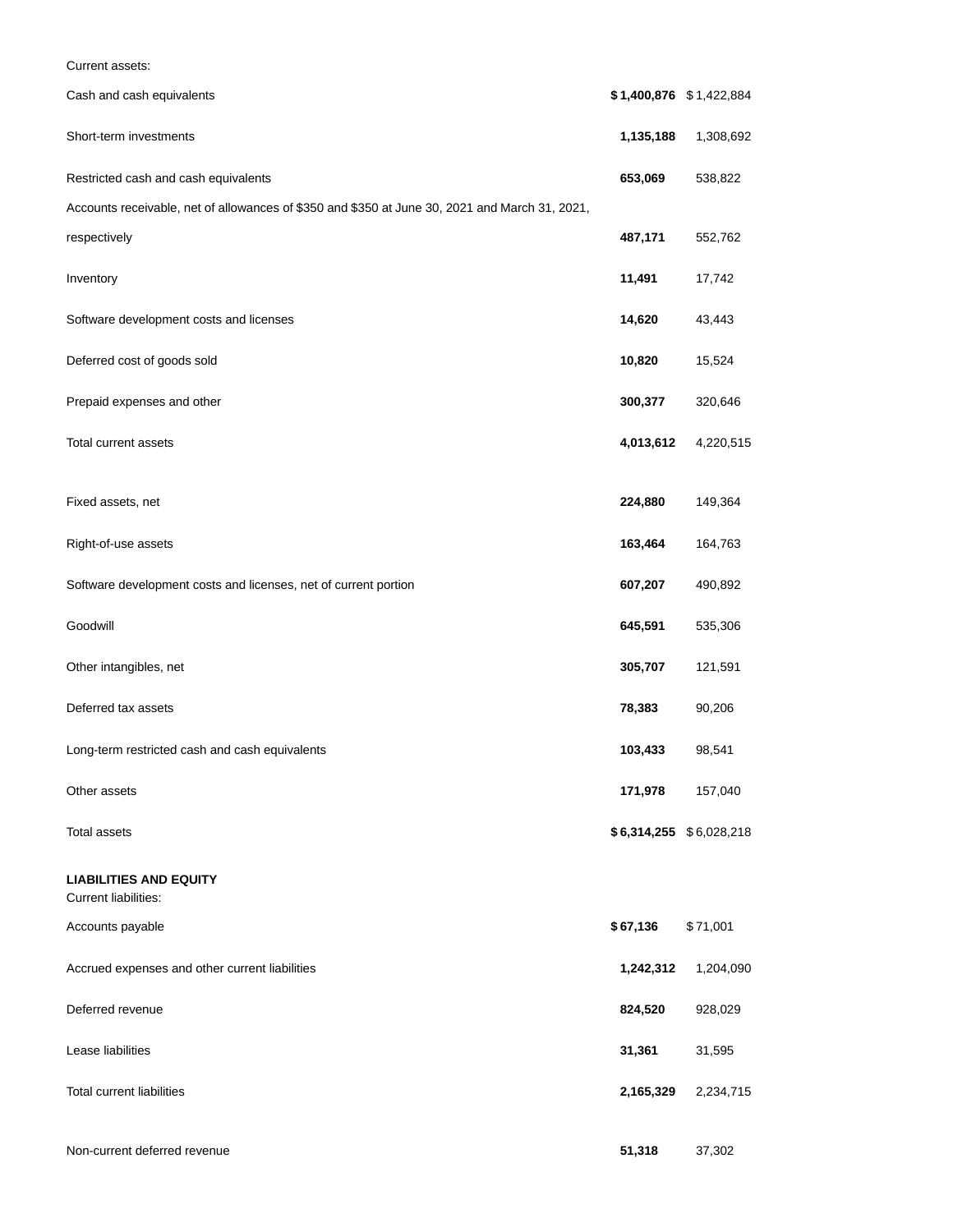| Non-current lease liabilities                                                                                          | 156,951    | 159,671                     |
|------------------------------------------------------------------------------------------------------------------------|------------|-----------------------------|
| Non-current software development royalties                                                                             | 111,652    | 110,127                     |
| Other long-term liabilities                                                                                            | 197,698    | 154,511                     |
| <b>Total liabilities</b>                                                                                               | 2,682,948  | 2,696,326                   |
| Take-Two Interactive, Inc. stockholders' equity:                                                                       |            |                             |
| Preferred stock, \$.01 par value, 5,000 shares authorized                                                              |            |                             |
| Common stock, \$.01 par value, 200,000 shares authorized; 138,846 and 137,584 shares                                   |            |                             |
| issued and 116,425 and 115,163 outstanding at June 30, 2021 and March 31, 2021, respectively                           | 1,389      | 1,376                       |
| Additional paid-in capital                                                                                             | 2,417,658  | 2,288,781                   |
| Treasury stock, at cost; 22,421 common shares at June 30, 2021 and March 31, 2021, respectively                        | (820, 572) | (820, 572)                  |
| Retained earnings                                                                                                      | 2,023,227  | 1,870,971                   |
| Accumulated other comprehensive loss                                                                                   | (2,770)    | (8,664)<br>$\lambda$<br>1   |
| Total Take-Two Interactive, Inc. stockholders' equity:                                                                 | 3,618,932  | 3,331,892                   |
| Non-controlling interest                                                                                               | 12,375     |                             |
| Total equity                                                                                                           |            | \$3,631,307 \$3,331,892     |
| Total liabilities and equity                                                                                           |            | $$6,314,255$ $$6,028,218$   |
| TAKE-TWO INTERACTIVE SOFTWARE, INC. and SUBSIDIARIES<br><b>CONSOLIDATED STATEMENTS OF CASH FLOWS</b><br>(in thousands) |            |                             |
|                                                                                                                        |            | Three months ended June 30, |
|                                                                                                                        |            |                             |

|                                                                                   | 2021      | 2020     |  |
|-----------------------------------------------------------------------------------|-----------|----------|--|
| <b>Operating activities:</b>                                                      |           |          |  |
| Net income                                                                        | \$152,256 | \$88,505 |  |
| Adjustments to reconcile net income to net cash provided by operating activities: |           |          |  |
| Amortization and impairment of software development costs and licenses            | 24,511    | 57,441   |  |
| Depreciation                                                                      | 12,464    | 12,298   |  |
| Amortization of intellectual property                                             | 15,215    | 4,986    |  |
| Stock-based compensation                                                          | 49,050    | 53,411   |  |
| Other, net                                                                        | 13,802    | (2,924)  |  |

Changes in assets and liabilities: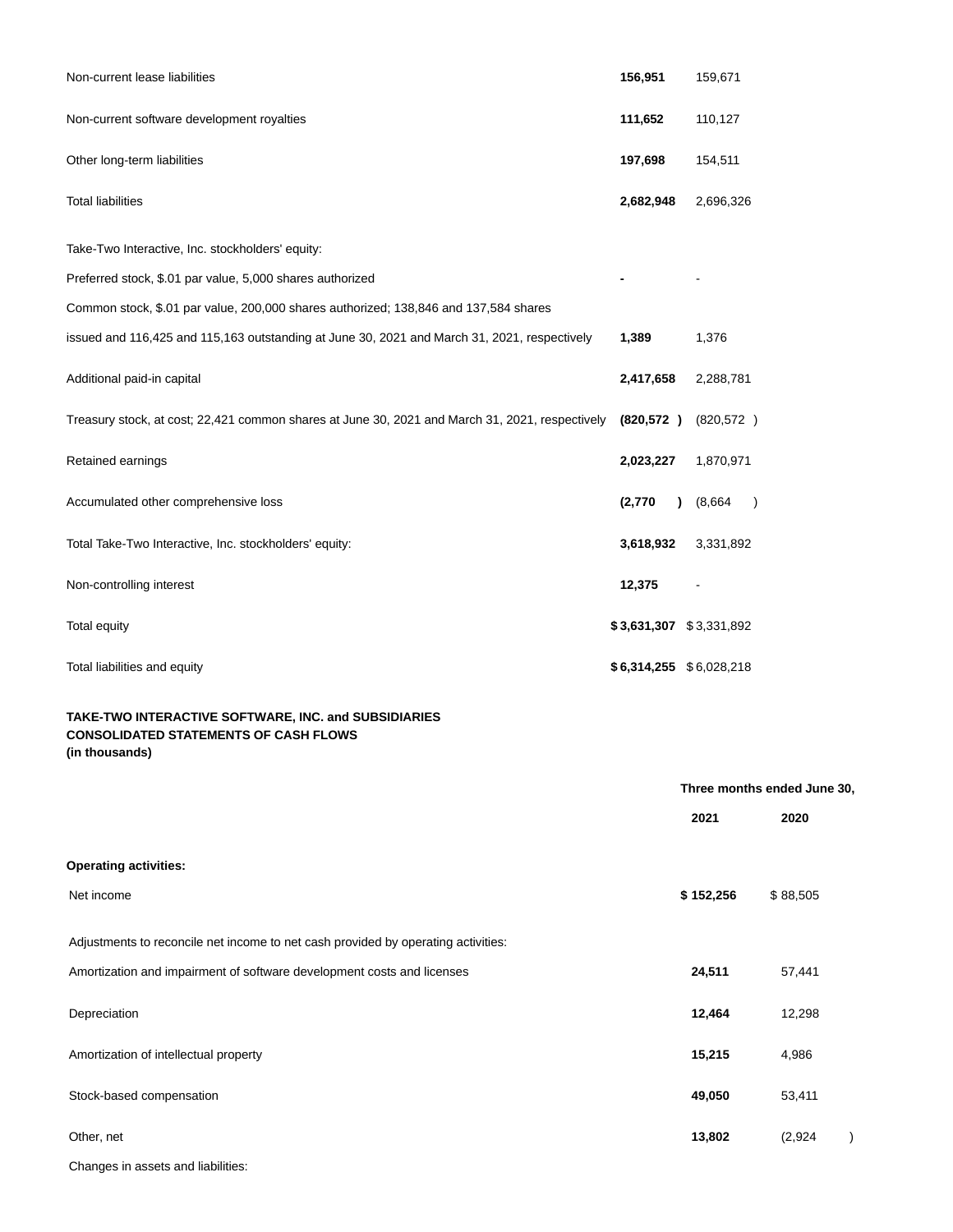| Accounts receivable                                                                                            | 74,681      |           | (91, 846)   | $\lambda$     |
|----------------------------------------------------------------------------------------------------------------|-------------|-----------|-------------|---------------|
| Inventory                                                                                                      | 6,336       |           | (131)       |               |
| Software development costs and licenses                                                                        | (85, 887)   |           | (60, 219)   | $\lambda$     |
| Prepaid expenses and other current and other non-current assets                                                | 17,622      |           | 80,759      |               |
| Deferred revenue                                                                                               | (94, 660)   |           | 153,525     |               |
| Deferred cost of goods sold                                                                                    | 4,850       |           | 5,398       |               |
| Accounts payable, accrued expenses and other liabilities                                                       | (41, 998)   |           | 144,220     |               |
| Net cash provided by operating activities                                                                      | 148,242     |           | 445,423     |               |
| Investing activities:                                                                                          |             |           |             |               |
| Change in bank time deposits                                                                                   | 311,893     |           | (161, 026)  |               |
| Proceeds from available-for-sale securities                                                                    | 161,151     |           | 117,738     |               |
| Purchases of available-for-sale securities                                                                     | (302, 485)  |           | (188, 372)  |               |
| Purchases of fixed assets                                                                                      | (86, 433)   |           | (8,905)     | $\lambda$     |
| Purchases of long-term investments                                                                             | (96)        |           | (6,900)     | $\mathcal{E}$ |
| <b>Business acquisitions</b>                                                                                   | (97, 887)   |           |             |               |
| Net cash used in investing activities                                                                          | (13, 857)   |           | (247, 465)  |               |
| <b>Financing activities:</b>                                                                                   |             |           |             |               |
| Tax payment related to net share settlements on restricted stock awards                                        | (48, 261)   | $\lambda$ | (38, 506)   |               |
| Issuance of common stock                                                                                       | 9,230       |           | 6,503       |               |
| Net cash used in financing activities                                                                          | (39, 031)   |           | (32,003)    | $\lambda$     |
| Effects of foreign currency exchange rates on cash, cash equivalents, and restricted cash and cash equivalents | 1,777       |           | 1,925       |               |
| Net change in cash, cash equivalents, and restricted cash and cash equivalents                                 | 97,131      |           | 167,880     |               |
| Cash, cash equivalents, and restricted cash and cash equivalents, beginning of year                            | 2,060,247   |           | 1,993,392   |               |
| Cash, cash equivalents, and restricted cash and cash equivalents, end of period                                | \$2,157,378 |           | \$2,161,272 |               |

**TAKE-TWO INTERACTIVE SOFTWARE, INC. and SUBSIDIARIES**

**Net Revenue and Net Bookings by Geographic Region, Distribution Channel, and Platform Mix (in thousands)**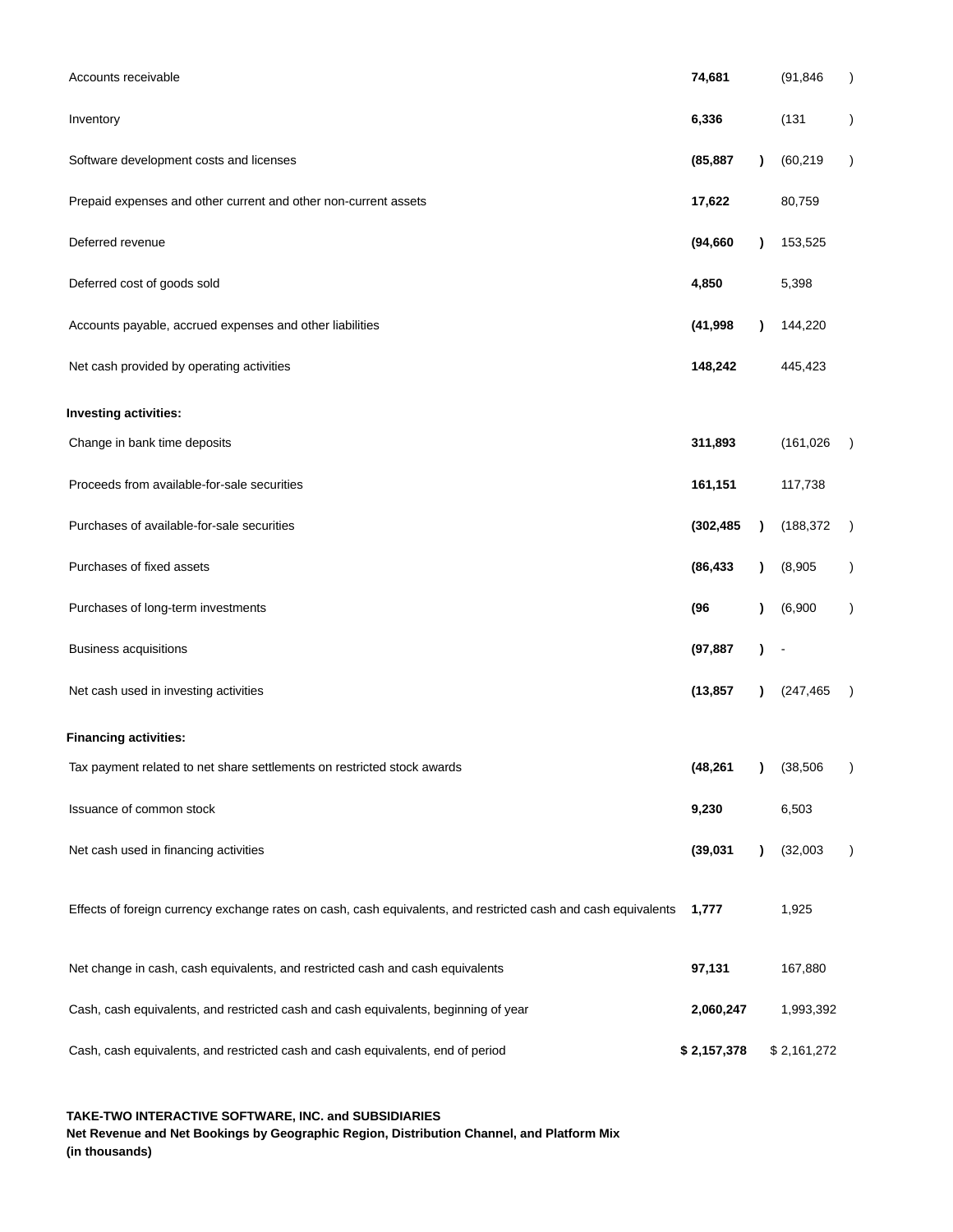|                                      | <b>Three Months Ended</b><br>June 30, 2021           |            |   | <b>Three Months Ended</b><br>June 30, 2020    |            |   |
|--------------------------------------|------------------------------------------------------|------------|---|-----------------------------------------------|------------|---|
|                                      | Amount<br>% of Total                                 |            |   | Amount<br>% of Total                          |            |   |
| Net revenue by geographic region     |                                                      |            |   |                                               |            |   |
| <b>United States</b>                 | \$493,186                                            | 61         | % | \$470,490                                     | 57         | % |
| International                        | 320,160                                              | 39         | % | 360,820                                       | 43         | % |
| Total net revenue                    | \$813,346                                            | 100        | % | \$831,310                                     | 100        | % |
| Net bookings by geographic region    |                                                      |            |   |                                               |            |   |
| <b>United States</b>                 | \$418,815                                            | 59         | % | \$587,112                                     | 59         | % |
| International                        | 292,615                                              | 41         | % | 409,137                                       | 41         | % |
| Total net bookings                   | \$711,430                                            | 100        | % | \$996,249                                     | 100        | % |
|                                      | <b>Three Months Ended</b><br>June 30, 2021           |            |   | Three Months Ended<br>June 30, 2020           |            |   |
|                                      | <b>Amount</b>                                        | % of Total |   | Amount                                        | % of Total |   |
| Net revenue by distribution channel  |                                                      |            |   |                                               |            |   |
| Digital online                       | \$740,806                                            | 91         | % | \$735,576                                     | 88         | % |
| Physical retail and other            | 72,540                                               | 9          | % | 95,734                                        | 12         | % |
| Total net revenue                    | \$813,346                                            | 100        | % | \$831,310                                     | 100        | % |
| Net bookings by distribution channel |                                                      |            |   |                                               |            |   |
| Digital online                       | \$680,385                                            | 96         | % | \$924,539                                     | 93         | % |
| Physical retail and other            | 31,045                                               | 4          | % | 71,711                                        | 7          | % |
| Total net bookings                   | \$711,430                                            | 100        | % | \$996,249                                     | 100        | % |
| Net revenue by platform mix          | <b>Three Months Ended</b><br>June 30, 2021<br>Amount | % of Total |   | Three Months Ended<br>June 30, 2020<br>Amount | % of Total |   |
| Console                              | \$602,443                                            | 74         | % | \$611,685                                     | 74         | % |
| PC and other                         | 128,645                                              | 16         | % | 165,260                                       | 20         | ℅ |
| Mobile                               | 82,258                                               | 10         | % | 54,365                                        | 6          | % |
| Total net revenue                    | \$813,346                                            | 100        | % | \$831,310                                     | 100        | % |

**Net bookings by platform mix**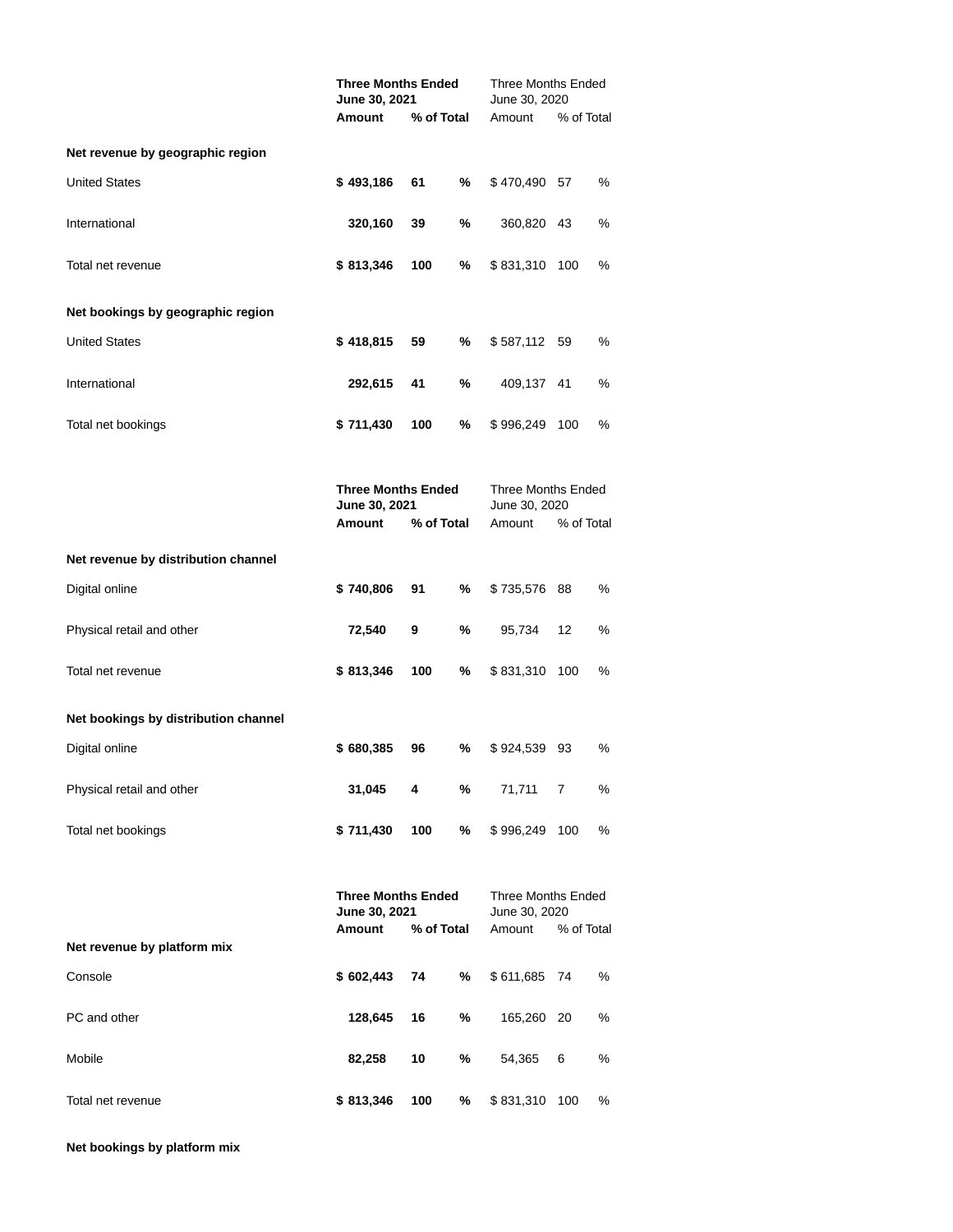| Console            | \$491.527 | 69  | % | \$722,798 73 |                | % |
|--------------------|-----------|-----|---|--------------|----------------|---|
| PC and other       | 130.114   | 18  | % | 206,551 20   |                | % |
| Mobile             | 89.789    | 13  | % | 66,900       | $\overline{7}$ | % |
| Total net bookings | \$711,430 | 100 | % | \$996,249    | 100            | % |

# **TAKE-TWO INTERACTIVE SOFTWARE, INC. and SUBSIDIARIES ADDITIONAL DATA**

**(in thousands)**

|                                                                        |                                  |                        |                      | Cost of goods<br>sold- |  |                                           |  |                                                |  |                               |  |
|------------------------------------------------------------------------|----------------------------------|------------------------|----------------------|------------------------|--|-------------------------------------------|--|------------------------------------------------|--|-------------------------------|--|
| Three Months Ended June 30, 2021                                       | <b>Net</b>                       | Cost of goods<br>sold- |                      | <b>Software</b>        |  | Cost of goods<br>sold-<br><b>Licenses</b> |  | Cost of goods<br>sold-<br><b>Product costs</b> |  | General and<br>administrative |  |
|                                                                        | revenue<br>Internal<br>royalties |                        | development<br>costs |                        |  |                                           |  |                                                |  |                               |  |
|                                                                        |                                  |                        |                      | and royalties          |  |                                           |  |                                                |  |                               |  |
| As reported                                                            | \$813,346                        | \$145,378              |                      | \$87,037               |  | \$50,404                                  |  | \$46,896                                       |  | \$104,447                     |  |
| Net effect from deferred net revenue and<br>related cost of goods sold | (101, 916)                       |                        |                      | (2,860)                |  | (138)                                     |  | (5, 137)                                       |  |                               |  |
| Stock-based compensation                                               |                                  |                        |                      | (12,050)               |  |                                           |  |                                                |  | (17, 197)                     |  |
| Amortization and impairment of acquired<br>intangibles                 |                                  |                        |                      | (11, 112)              |  |                                           |  |                                                |  |                               |  |
| Acquisition related expenses                                           |                                  |                        |                      |                        |  |                                           |  |                                                |  | (2, 186)                      |  |

|                                                                        |                       |                          |                            |                        |                        | Gain on        |
|------------------------------------------------------------------------|-----------------------|--------------------------|----------------------------|------------------------|------------------------|----------------|
| Three Months Ended June 30, 2021                                       |                       | Selling and Research and | <b>Depreciation</b><br>and | <b>Business</b>        | Interest and           | long-term      |
|                                                                        | marketing             | development              | amortization               | reorganization         | other, net             | investments,   |
|                                                                        |                       |                          |                            |                        |                        | net            |
|                                                                        |                       |                          |                            |                        |                        |                |
| As reported                                                            | \$103,854             | \$92,294                 | \$12,465                   | \$97                   | \$(1,027)              | \$1,997        |
| Net effect from deferred net revenue and<br>related cost of goods sold |                       |                          |                            |                        | (610)                  |                |
| Stock-based compensation                                               | (8,033)               | (11, 770)                |                            |                        |                        |                |
| Amortization and impairment of acquired<br>intangibles                 | (1, 817)              | (1,706)                  | (371)                      |                        |                        |                |
| Impact of business reorganization                                      |                       |                          |                            | (97)                   |                        |                |
| Gain on long-term investments, net                                     |                       |                          |                            |                        |                        | (1,997)        |
| Three Months Ended June 30, 2020                                       | <b>Net</b><br>revenue | Cost of goods<br>sold-   | Cost of goods<br>sold-     | Cost of goods<br>sold- | Cost of goods<br>sold- | General and    |
|                                                                        |                       | <b>Internal</b>          | <b>Software</b>            | Licenses               | <b>Product costs</b>   | administrative |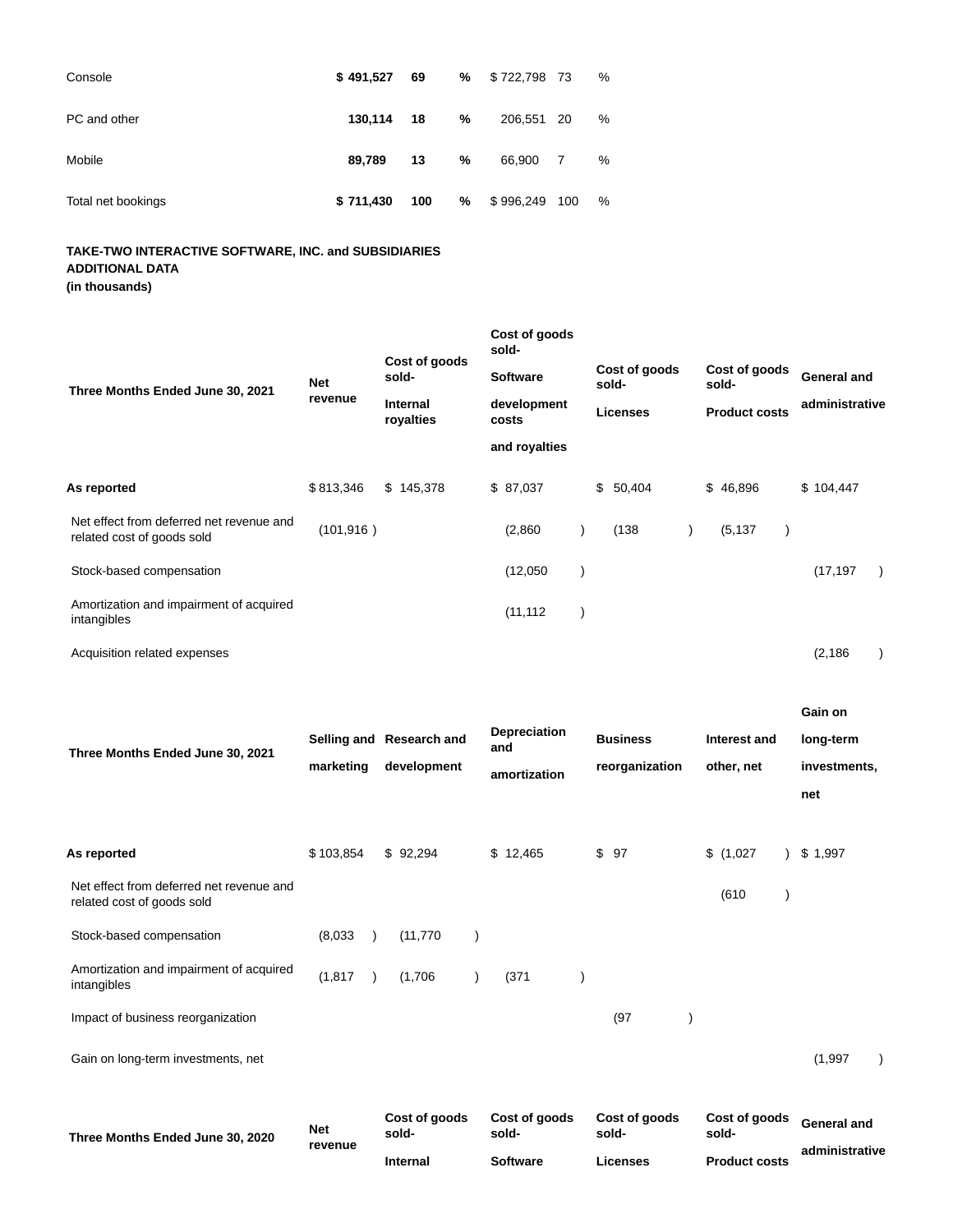|                                                                        |           | royalties | development<br>costs |          |          |           |  |
|------------------------------------------------------------------------|-----------|-----------|----------------------|----------|----------|-----------|--|
|                                                                        |           |           | and royalties        |          |          |           |  |
| As reported                                                            | \$831,310 | \$214,063 | \$148,047            | \$56,019 | \$58,560 | \$102,173 |  |
| Net effect from deferred net revenue and<br>related cost of goods sold | 164,939   |           | 4,050                | (450     | (4,823)  |           |  |
| Stock-based compensation                                               |           |           | (29,033)             |          |          | (13,200)  |  |
| Amortization and impairment of acquired<br>intangibles                 |           |           | (3,282)              |          |          |           |  |
| Acquisition related expenses                                           |           |           |                      |          |          |           |  |

| Three Months Ended June 30, 2020                                       | Selling and Research and |             | <b>Depreciation</b><br>and | <b>Business</b> | Interest and |  |
|------------------------------------------------------------------------|--------------------------|-------------|----------------------------|-----------------|--------------|--|
|                                                                        | marketing                | development | amortization               | reorganization  | other, net   |  |
| As reported                                                            | \$84.779                 | \$73.108    | \$12.418                   | $s -$           | \$8,218      |  |
| Net effect from deferred net revenue and<br>related cost of goods sold |                          |             |                            |                 | (760)        |  |
| Stock-based compensation                                               | (4,728)                  | (6, 450)    |                            |                 |              |  |
| Amortization and impairment of acquired<br>intangibles                 |                          | (1,552)     | (120)                      |                 |              |  |

# **TAKE-TWO INTERACTIVE SOFTWARE, INC. and SUBSIDIARIES RECONCILIATION OF GAAP TO NON-GAAP MEASURE (in thousands)**

|                                                                    | Three months ended June 30, |                             |  |  |  |
|--------------------------------------------------------------------|-----------------------------|-----------------------------|--|--|--|
|                                                                    | 2021                        | 2020                        |  |  |  |
| Net cash from operating activities                                 | \$148,242                   | 445,423<br>\$               |  |  |  |
| Net change in Restricted cash related to Operations (1)            | (119, 139)                  | (121, 420)<br>$\lambda$     |  |  |  |
| <b>Adjusted Unrestricted Operating Cash Flow</b>                   | \$29,103                    | 324,003<br>\$               |  |  |  |
|                                                                    |                             |                             |  |  |  |
|                                                                    | FY 2022                     | FY 2021                     |  |  |  |
| Restricted cash beginning of period (4/1)                          | \$637,363                   | 635,728<br>\$               |  |  |  |
| Less Restricted cash end of period (6/30)                          | 756,502                     | 757,148                     |  |  |  |
| <sup>(1)</sup> Net change in Restricted cash related to Operations | \$(119, 139)                | $\binom{1}{3}$ (\$ 121,420) |  |  |  |

View source version on [businesswire.com:](http://businesswire.com/)<https://www.businesswire.com/news/home/20210802005541/en/>